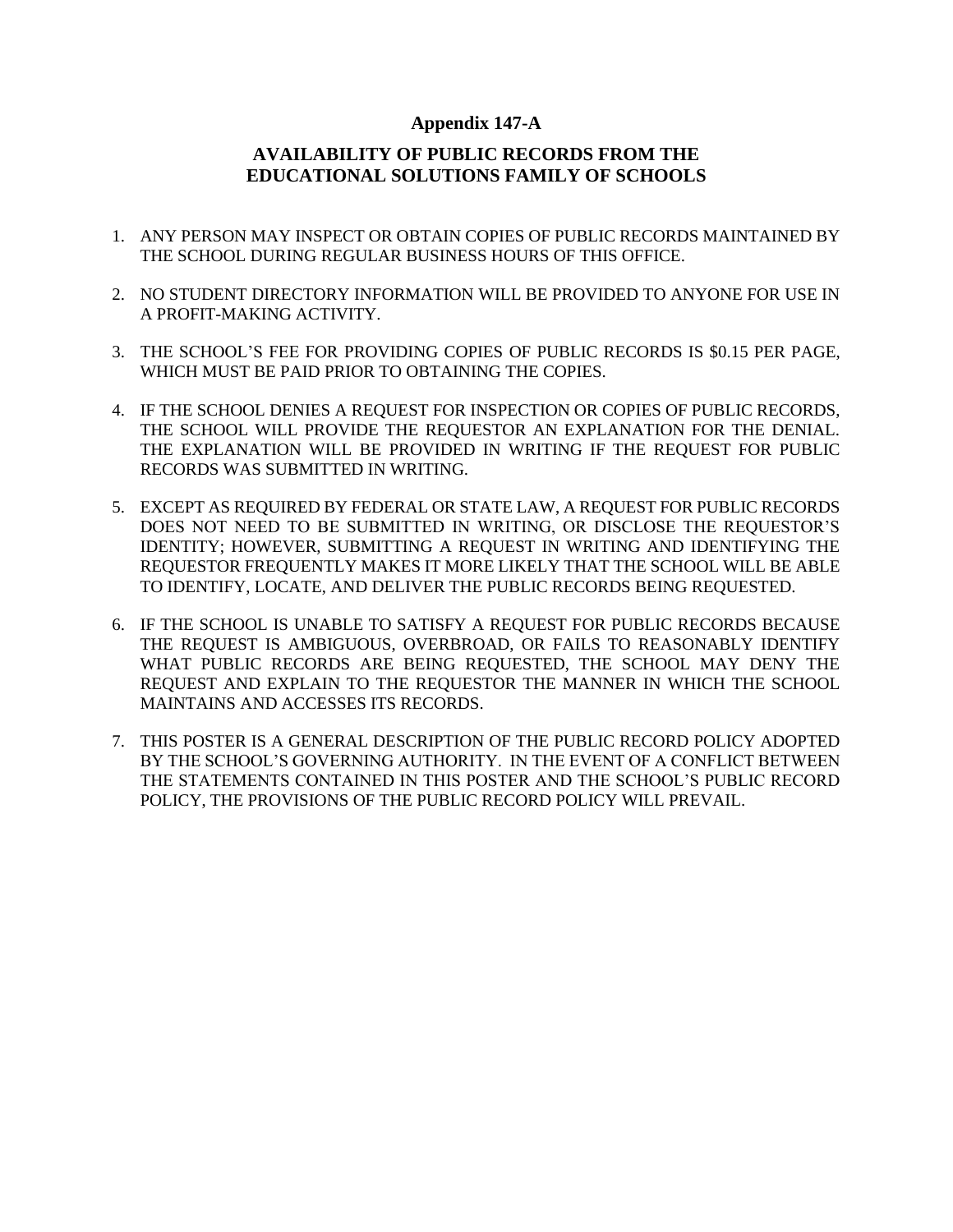## **Appendix 147.1-A**

### **Records Retention Schedule**

This Policy applies to all records of the School. Its purpose is to properly manage records retention and eventual disposal for both electronic and non-electronic records in order to comply with all applicable statutes, regulations, and other legal requirements, and the guidelines set forth in the following Records Retention Schedules.

Overall administration of this Policy shall be the responsibility of the Principal.

The following records retention schedule was guided by three general objectives:

- 1. Documenting compliance with statutory and regulatory requirements;
- 2. Protecting the business from future litigation; and
- 3. Reducing the cost of operating a business by appropriately managing space requirements.

### **Employment Records**

|  | Selection, Recruitment and Hiring Records. All personnel records or<br>employment records, including job applications, resumes, or other hiring<br>records for employees hired and not hired and job inquiries;<br>advertisements or notices to the public regarding openings; promotions;<br>training opportunities; opportunities for overtime; promotion, demotion,<br>transfer, termination decisions; refusal to hire or re-hire documents; job<br>orders placed with employment agencies for recruitment; candidate test<br>papers and results; physical examination results; job aids; internal notices<br>relating to job openings or training opportunities. | 7 years from date of<br>application, personnel<br>action or termination,<br>whichever is longer |
|--|-----------------------------------------------------------------------------------------------------------------------------------------------------------------------------------------------------------------------------------------------------------------------------------------------------------------------------------------------------------------------------------------------------------------------------------------------------------------------------------------------------------------------------------------------------------------------------------------------------------------------------------------------------------------------|-------------------------------------------------------------------------------------------------|
|--|-----------------------------------------------------------------------------------------------------------------------------------------------------------------------------------------------------------------------------------------------------------------------------------------------------------------------------------------------------------------------------------------------------------------------------------------------------------------------------------------------------------------------------------------------------------------------------------------------------------------------------------------------------------------------|-------------------------------------------------------------------------------------------------|

- a. Age Discrimination in Employment Act (ADEA), 29 U.S.C. 626(a) and 29 CFR 1627.3 must keep records one year from date of creation or date of personnel action, whichever is longer;
- b. American with Disabilities Act (ADA), 29 CFR 1602.14 must keep records one year from date of personnel action;
- c. Civil Rights Act of 1964, 42 U.S.C. 2000e-8 and 29 CFR 1602.14, 29 CFR 1602.2l and 29 CFR 1602.7 for employers with 15 employees or more, must keep records one year from date of application or date of personnel action, whichever is longer;
- d. Executive Order 11246/0FCCP apply to Federal contractors must keep records pertaining to hiring criteria for employer with 150+ employees, for two years – if less than 150 employees, for one year;
- e. Uniform Guidelines on Employee Selection Procedures, 29 CFR 1607.4 must keep records regarding impact of the employer's hiring practices, including number of persons hired, number of applicants, and the selection criteria utilized, etc., for two years after a determination of an adverse impact;
- f. Statute of limitations for statutory liability actions in Ohio is six years under R.C. 2305.07. Under Ohio law, charges of employment discrimination are brought under R.C. 4112.01, et seq., which requires an aggrieved party to first exhaust his/her administrative remedies before filing a lawsuit; however, there are exceptions which would trigger R.C. 2305.07 and the six years statute.

<sup>©</sup> 1999 Amy J. Borman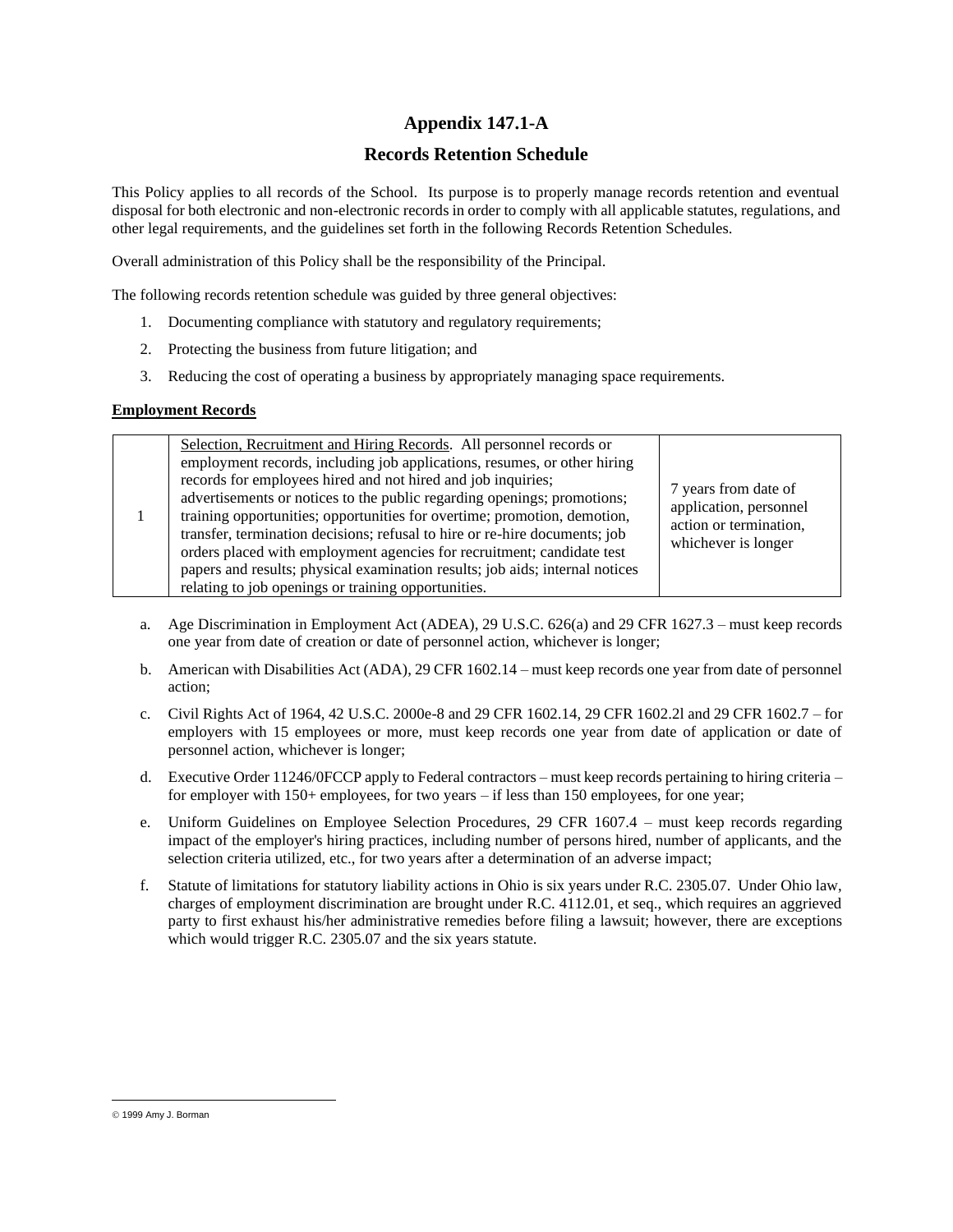| Employee Compensation Records. Payroll information; rate of pay;<br>compensation earned each week hours worked and certificates and notices<br>of the Wage and Hour Administrator; collective bargaining agreements;<br>individual contracts; time cards; payroll reports; wage rate tables; work<br>schedules; purchase, shipping, and billing records; pay deductions or<br>additions (bonuses); merit pay; description of pay differentials; cost<br>determination records; vouchers for any payments to employees; job<br>evaluations; seniority systems; age certificates; applications for disability<br>benefits; unemployment claims; job descriptions and merit descriptions; | 7 years after personnel<br>action or termination,<br>whichever is longer |
|----------------------------------------------------------------------------------------------------------------------------------------------------------------------------------------------------------------------------------------------------------------------------------------------------------------------------------------------------------------------------------------------------------------------------------------------------------------------------------------------------------------------------------------------------------------------------------------------------------------------------------------------------------------------------------------|--------------------------------------------------------------------------|
| and substitute records                                                                                                                                                                                                                                                                                                                                                                                                                                                                                                                                                                                                                                                                 |                                                                          |

- a. ADEA, 29 U.S.C.  $626(a)$  three years for payroll records or other records containing employee name, address, and date of birth;
- b. Older Worker Benefit Protection Act 29 U.S.C. 626(a) and 626(f) three years for payroll information;
- c. ADA, 29 CFR 1602.14 one year medical records must be kept separately from personnel file;
- d. Civil Rights Act of 1964 one year for apprenticeship records limitation period for other records varies maximum six years under R.C. 2305.07;
- e. Davis Bacon Act, 29 CFR 5.5 three years for payroll records containing name, address, job classification, rate of hourly, daily and weekly pay, rates of contributions or costs anticipated for fringe benefits – for apprentices, must maintain written evidence of the registration of the apprenticeship programs for three years after completion of contract;
- f. Employee Polygraph Protection Act, 29 CFR 801.30 and 29 CFR 201.35 three years from date of test;
- g. Equal Pay Act, 29 U.S.C. 206(d) and 29 CFR 1620.32 two years for wage rates, job evaluations and descriptions, merit or seniority systems and other descriptions;
- h. Executive Order 11246/OFCC P Rules two years for Federal contractors with over 150 employees, and one year for Federal contractors with less than 150 employees;
- i. Fair Labor Standards Act (FLSA), 29 U.S.C. 211, 29 CFR 516.5 and 516.6 must maintain name, job symbol, address, date of birth, occupation, information about hourly rate, hours worked each day, total weekly straight time, earnings, overtime, additions or deductions to wages, dates of payment or pay period, and purchase and sales orders for three years for hourly employees. Employer must keep basic earnings card, wage rate tables, work time schedule and customer order and invoices for two years. Employer must keep age certificates for minor employees until the date of termination of employment of a minor;
- j. Family and Medical Leave Act (FMLA), 29 CFR 825.50 must keep detailed pay rate and employee identification, date of birth, designation of leave dates, hours of FMLA, and notices regarding FMLA for three years. Medical records must be kept confidential and separate from personnel records;
- k. Federal Unemployment Tax (FUTA) annual records showing total wages for each employee, amount of taxable pay, etc. – four years after tax is paid under Treas. Reg, 1.6001-1. However, the information can be used to support the employer's tax records, and the statute of limitations for non-payment or underpayment of taxes in some instances can be extended beyond the normal three years to six years for civil or criminal violations, IRC 6501 et seq. Therefore, it is recommended that the records be kept for six years plus the current year;
- l. Internal Revenue Code records about employees, their Social Security numbers, and records for remuneration must be kept for six years, plus the current year, as explained above.
- m. Social Security Act four years, although it is recommended that the records be kept for six years, plus the current year, as explained under FUTA above;
- n. FICA six years as explained under FUTA above;
- o. Ohio statute of limitations for actions charging violation of wage and hour laws and minimum wage is two years from the date the cause of action accrues.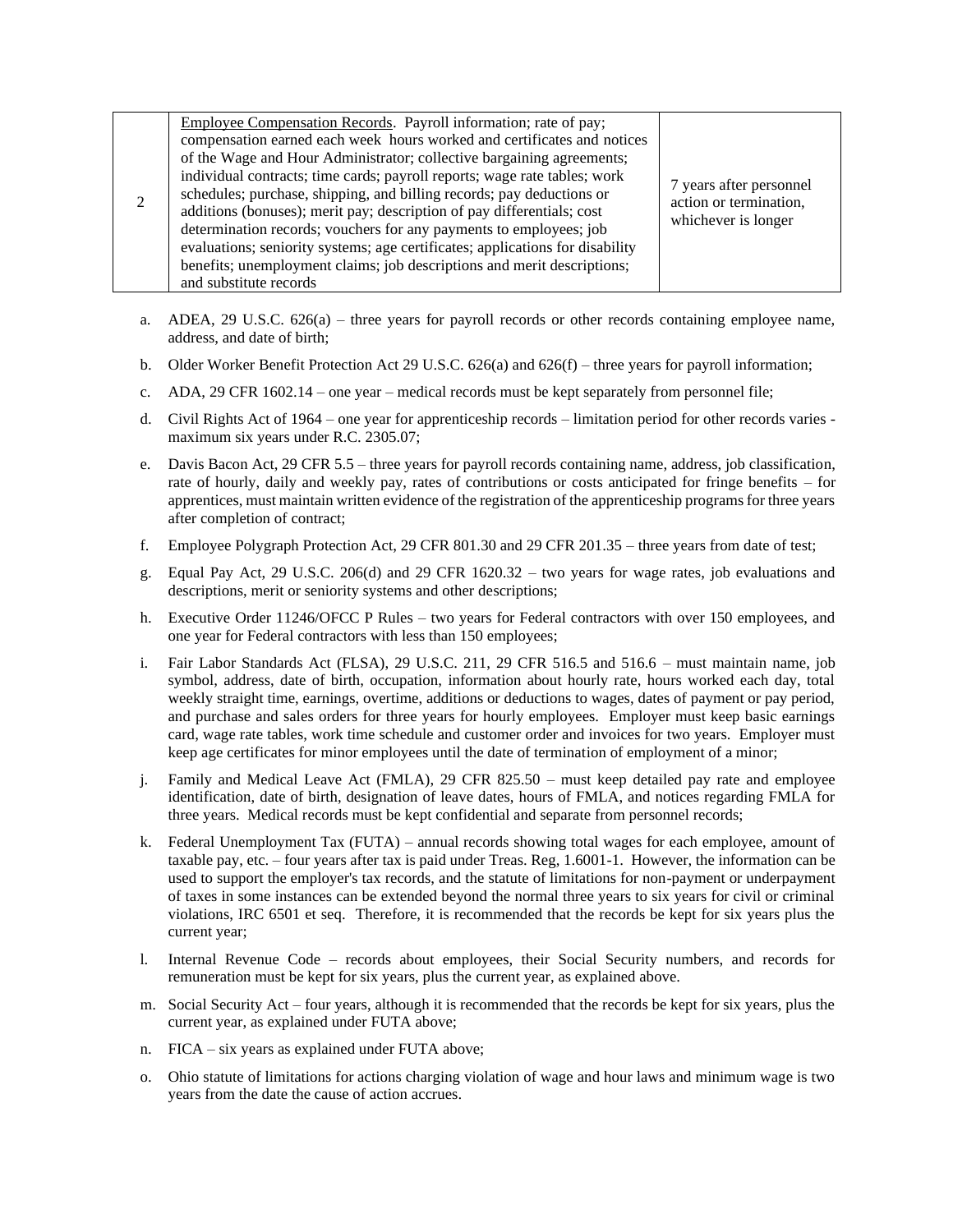| Immigration 1-9 Forms | 3 years after hire or 1 year<br>after termination, |
|-----------------------|----------------------------------------------------|
|                       | whichever is longer                                |

a. Immigration Reform and Control Act,  $8$  CFR  $274a(2)(A)$  – must keep separate from personnel file.

| Until expired or<br><b>Employee Benefit Plan Documents and Collective Bargaining Agreements</b><br>superseded, plus 8 years |
|-----------------------------------------------------------------------------------------------------------------------------|
|-----------------------------------------------------------------------------------------------------------------------------|

- a. ADEA, 29 U.S.C. 676 must keep employment benefit plans until they expire or are superseded, plus one year;
- b. Statute of limitations for bringing actions under ERISA for breach of fiduciary duties is six years. There is no specific statute of limitations for ERISA actions other than breach of fiduciary duties (i.e., benefits), but courts typically apply the most analogous state statute. The statute of limitations for bringing an action on a written contract under Ohio law is eight years;
- c. Health Insurance Portability and Accountability Act (HIPAA) must keep employee medical records for six years from the date of creation or date when record was last in effect, whichever is later.

|  | Pension and welfare benefit records to determine eligibility for benefits | Keep as long as needed to<br>determine eligibility $-$ for<br>8 years after termination<br>based on contract claims for<br>participants and indefinite<br>for beneficiaries |
|--|---------------------------------------------------------------------------|-----------------------------------------------------------------------------------------------------------------------------------------------------------------------------|
|--|---------------------------------------------------------------------------|-----------------------------------------------------------------------------------------------------------------------------------------------------------------------------|

- a. Employee Retirement Income Security Act Section 209, 29 U.S.C. 1059;
- b. Employee Retirement Income Security Act Section 107, 29 U.S.C. 1027 six years for records supporting matters disclosed on any filing; ERISA Section 413 governs actions for breach of fiduciary duties – these actions must be brought within six years of last action constituting the breach or three years after the discovery of the breach. ERISA does not specify a limitation period for other actions but most courts rely on the most analogous state statute of limitations. The Ohio statute for a contract action is eight years.

| 6  | <b>COBRA</b> related documents                                                                                      | Keep as long as particular<br>employee is covered by<br>COBRA, plus follow periods<br>under #5 above |
|----|---------------------------------------------------------------------------------------------------------------------|------------------------------------------------------------------------------------------------------|
| 7  |                                                                                                                     | a. OSHA 200 or 300 $log -$<br>must be logged within<br>2 days, must be retained for<br>5 years       |
|    | Occupational Safety and Health Act (OSHA work-related injuries)                                                     | b. OSHA 101 or 301 report $-$<br>retain for 5 years                                                  |
|    |                                                                                                                     | c. Form $300A -$ totals for the<br>calendar year $-$ retain for<br>5 years.                          |
| 8  | OSHA Employee medical records pertaining to work-related conditions,<br>including those prepared by outside doctors | Keep for length of<br>employment, plus 30 years                                                      |
| 9  | Additional Employer-Specific OSHA requirements (i.e., noise, chemicals,<br>$etc.$ )                                 | Must consult OSHA<br>regulations                                                                     |
| 10 | Public Employment Risk Reduction Program (PERRP)                                                                    | 5 years following the year<br>that records cover                                                     |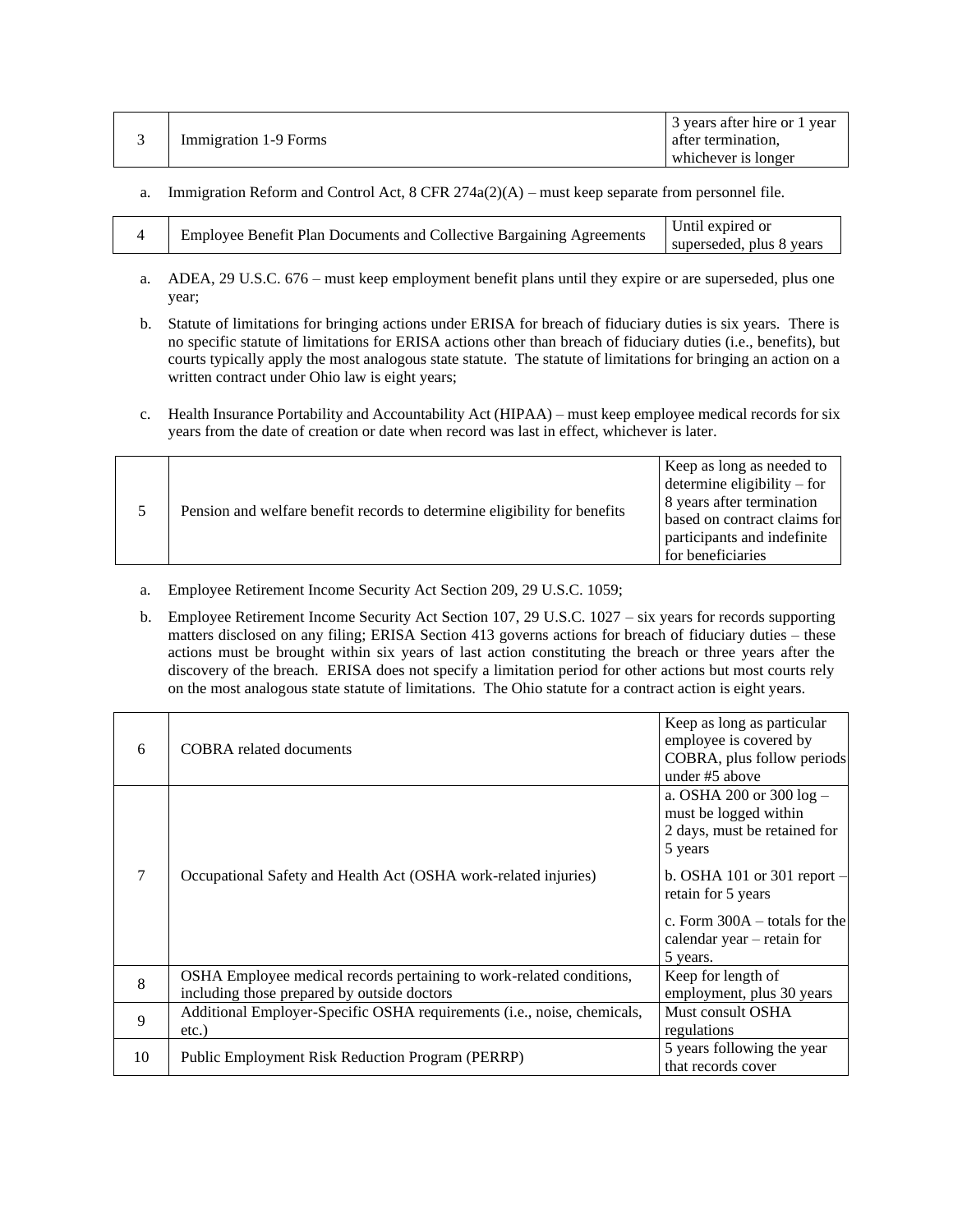| Form EEO 1 (Employers with 100 or more employees) | Copy of most recent report<br>for each reporting unit must<br>be retained always be |
|---------------------------------------------------|-------------------------------------------------------------------------------------|
|                                                   | retained                                                                            |

## **Building and Operational Records**

| 1              | School Emergency Management Plan (not a public record) | Until superseded, plus |
|----------------|--------------------------------------------------------|------------------------|
|                |                                                        | 8 years                |
| 2              | Tornado and fire drill records                         | 1 year                 |
| 3              |                                                        | Until superseded, plus |
|                | Building health inspections                            | 2 years                |
| $\overline{4}$ | Environmental reports and data (asbestos, etc.)        | 4 years                |
| 5              | Asset inventory                                        | Until superseded       |
| 6              | Repair, installation, and maintenance records          | 8 years                |
|                |                                                        | Life/warranty of       |
| 7              | Equipment warranty/guarantee                           | equipment or 8 years,  |
|                |                                                        | whichever is longer    |
| 8              |                                                        | Life of vehicle, plus  |
|                | Vehicle registration                                   | 1 year                 |
| 9              | Transportation records, vehicle records                | 4 years                |
| 10             | Staff and student handbooks                            | Until superseded, plus |
|                |                                                        | 1 year                 |
| 11             |                                                        | Until superseded, plus |
|                | Administrative regulations or procedures               | 1 year                 |
| 12             | School calendars                                       | 2 years                |
| 13             | Field trip forms, volunteer driver forms               | 2 years                |

# **Tax and Business Records**

| Depreciation schedules and documents supporting depreciation decisions                                                              | Must keep for entire period<br>of depreciation, plus 7 years              |
|-------------------------------------------------------------------------------------------------------------------------------------|---------------------------------------------------------------------------|
| Capital gain and all documents supporting taxpayer's determination of basis,<br>including receipts, purchase orders, invoices, etc. | Must keep for full period<br>that property is maintained,<br>plus 7 years |
| Federal, state, and local tax returns, and any documents supporting the<br>returns, tax audits, and adjustments                     | 7 years                                                                   |

a. IRC 6501(a) and 6501(e) govern the limitation period under the Internal Revenue Code – three to six years;

b. Ohio's limitation period is four years.

| 4 | Monthly trial balances, worksheets, accounts payable, receivables    | Keep at least 7 years.<br>Some records may have to<br>be kept longer depending<br>on the type of documents<br>they support |
|---|----------------------------------------------------------------------|----------------------------------------------------------------------------------------------------------------------------|
|   | Receipts, deposit slips, budget/appropriation records, sales records | 4 years                                                                                                                    |
| 6 | Annual Reports - Audit Reports, Ledgers                              | Permanent                                                                                                                  |
| 7 | Payroll Earning Records, W-4's and 1099 Misc.                        | vears                                                                                                                      |
| 8 | Worker's Compensation                                                | 10 years after financial<br>payment made                                                                                   |

a. Federal recommendation Treas. Reg. 1.6001-1 – four years;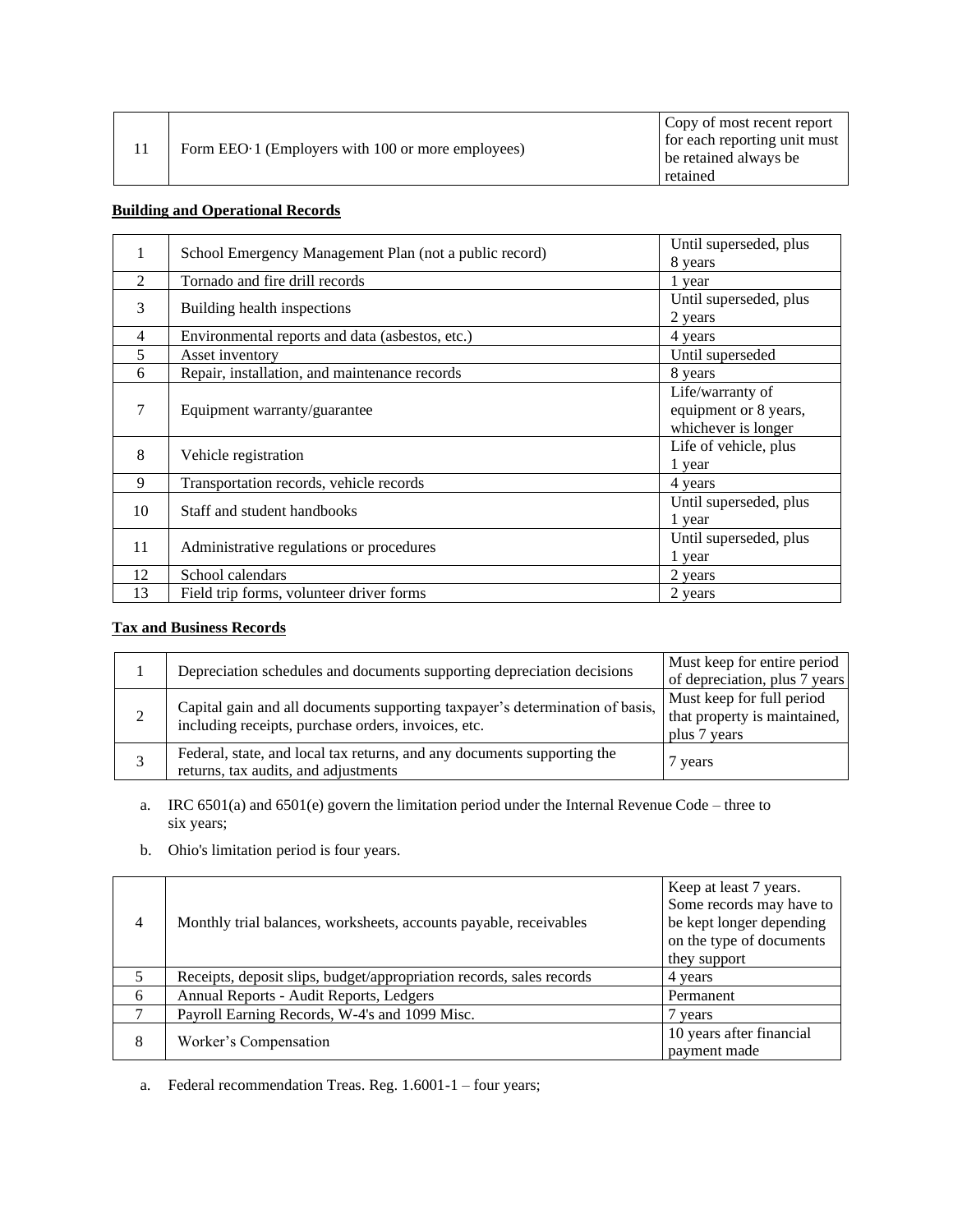- b. Statute of limitation period for tax collection is three to six years;
- c. Ohio limitation period is four years.

| 9  | State and federal grant files                                                                                                                                 | 10 years                      |
|----|---------------------------------------------------------------------------------------------------------------------------------------------------------------|-------------------------------|
| 10 | Food service records – menus, food production, milk sold, students served,<br>cash register tape, daily reports, free and reduced lunch reports, inventories, | 4 years                       |
|    | Unsuccessful bids and specifications                                                                                                                          | l vear                        |
| 12 | Purchase orders, invoices, successful bids, agreements, contracts, leases,<br>rental information (use of facilities), notes                                   | 8 years after expiration date |

a. The limitations period for written contracts under Ohio law is now eight years, therefore any document that would support a contract must be kept for the length of the contract plus the limitation period.

| 13 | Minute books, agendas, charter, by-laws, etc.                | Permanent                                                                                                 |
|----|--------------------------------------------------------------|-----------------------------------------------------------------------------------------------------------|
| 14 | <b>Board Meeting Notes</b>                                   | Until superseded                                                                                          |
| 15 | Board policy books and other adopted policies                | Until superseded, plus                                                                                    |
|    |                                                              | 1 year                                                                                                    |
|    |                                                              | Depends on the underlying<br>reasons for the<br>correspondence.                                           |
| 16 | Correspondence                                               | If it supports a contract,<br>keep for 8 years.<br>If it is simple, ordinary<br>course, keep for 4 years. |
| 17 | Deeds, bills of sale, blueprints, capital stock certificates | Permanent                                                                                                 |
| 18 | Trademarks, registrations, and copyrights                    | Permanent                                                                                                 |
| 19 | Court decisions, claims, and litigation documents            | Permanent                                                                                                 |
| 20 | Civil rights, civil services, and disciplinary reports       | Permanent                                                                                                 |
| 21 | Insurance policies                                           | 15 years after expiration,<br>provided all claims settled                                                 |
| 22 | Record disposal forms                                        | 10 years                                                                                                  |

### **Student Records**

Student records are not public records because the release of these records is prohibited by the Family and Educational Rights and Privacy Act (FERPA), 20 U.S.C. 1232g. However, the School retains student records under the following schedule. If a student transfers to another school, the School shall maintain student records according to this schedule.

Notwithstanding any time listed in the retention schedule, a record may not be destroyed if there is an outstanding student or parent request to inspect the file. *See* 34 CFR 99.10(e).

|                | Student enrollment records, applications, birth certificates, withdrawal, and                                              | 1 year from withdrawal or                                                                                                                         |
|----------------|----------------------------------------------------------------------------------------------------------------------------|---------------------------------------------------------------------------------------------------------------------------------------------------|
|                | attendance records                                                                                                         | graduation                                                                                                                                        |
| 2              | Grades and transcripts, activities records, individual test results, foreign<br>exchange records, and disciplinary records | If student graduates from<br>this School, permanently.<br>If student withdraws before<br>graduation, for 1 year after<br>records are transferred. |
| 3              | Free and reduced price lunch application                                                                                   | 4 years                                                                                                                                           |
| $\overline{4}$ | Student emergency information, health/medical records, accident reports                                                    | 2 years after withdrawal or<br>graduation from the School                                                                                         |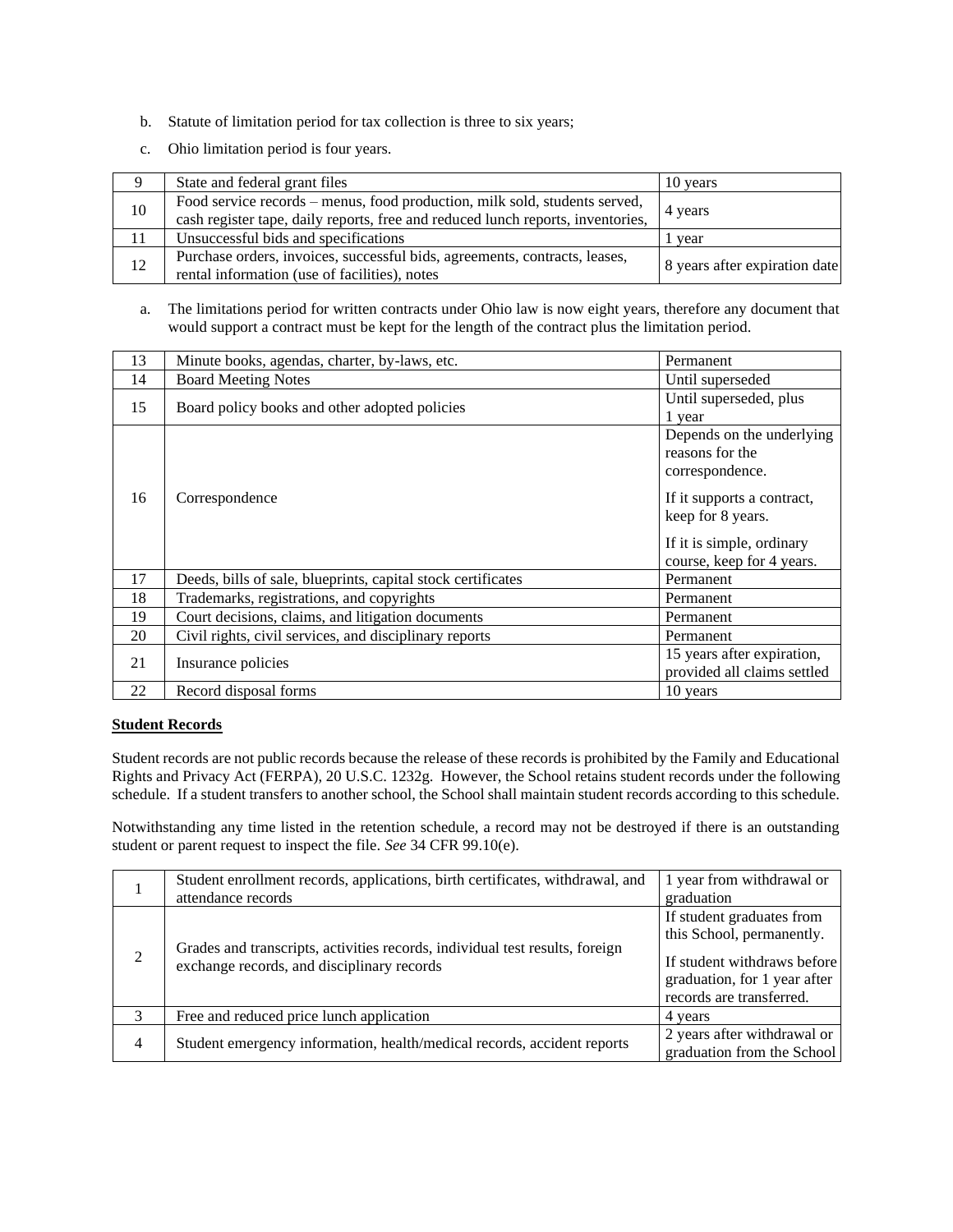|  | Records of students receiving services under IDEA: name, address,                                                                                       | 2 years after students                         |
|--|---------------------------------------------------------------------------------------------------------------------------------------------------------|------------------------------------------------|
|  | telephone number, grades, attendance record, intervention records, classes<br>attended, grade level completed, year completed, all due process or other | expected date of graduation<br>from any school |
|  | notices, and all IEPs or other plans                                                                                                                    |                                                |

a. 34 CFR 300.573, OAC 3301-51-04 – school must inform parent when personally identifiable information that was collected, maintained, or used under Part B of IDEA is no longer needed and when it is destroyed

### **Investigations**

Records subject to an investigation or the subject of a claim must be retained for as long as the claim or the investigation remains pending and can thereafter only be discarded after consultation with legal counsel.

### **Storing E-mail Records**

For purposes of records retention, it is acceptable to store e-mails: (1) in the current e-mail system; (2) in an electronic format (e.g., in a file on a local hard drive); or (3) by saving paper print outs in a filing system.

In order to ensure that someone in the corporation takes responsibility for maintaining the e-mail records during the retention period, the corporation shall choose one of the following procedures:

- $X_1$  1. The individual who sends an e-mail maintains the "record" copy. If an e-mail is received from someone outside the organization, the recipient should retain it.
- \_\_\_ 2. A mailbox is for individuals sending out email to copy (cc) when email is sent.